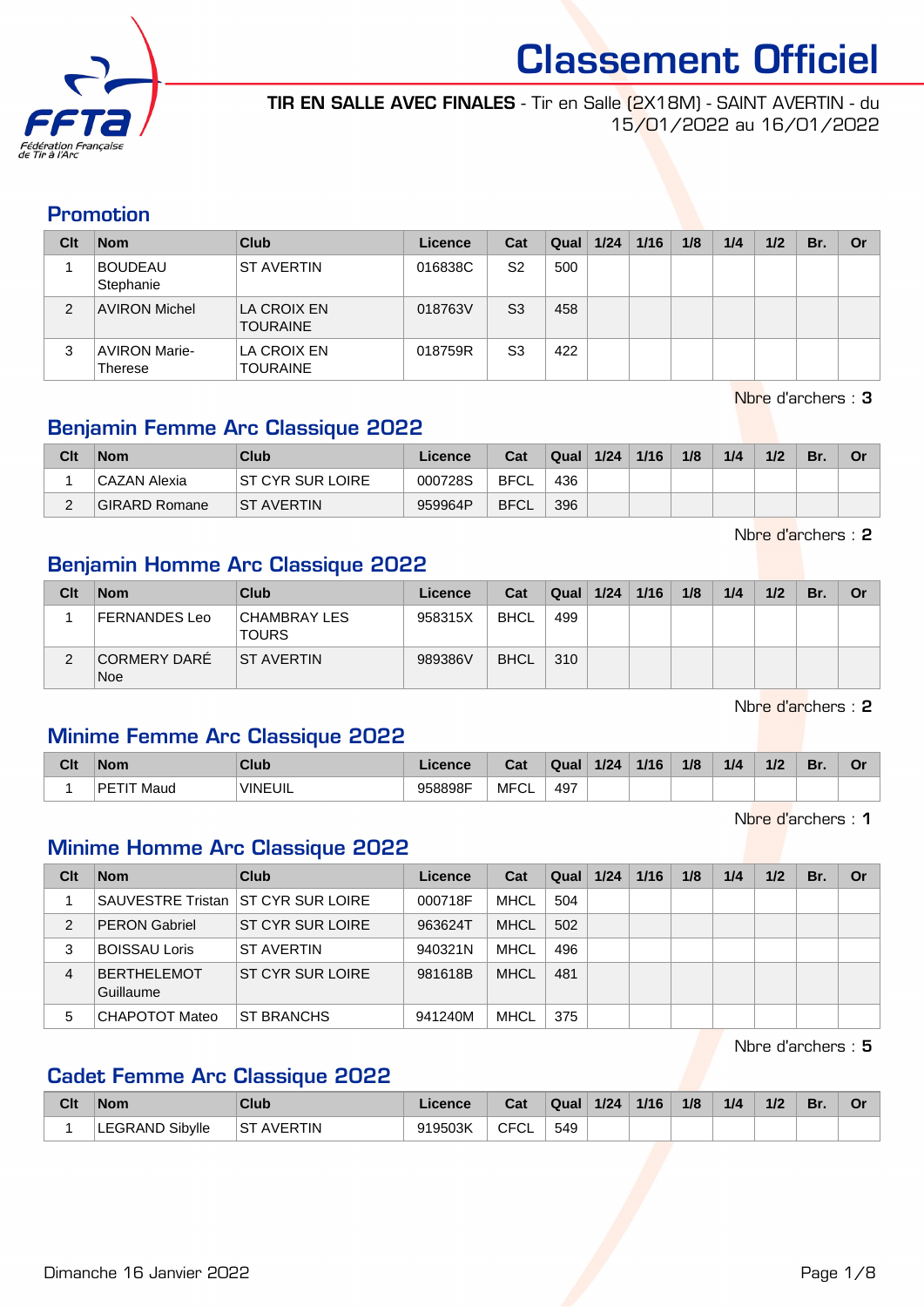

TIR EN SALLE AVEC FINALES - Tir en Salle (2X18M) - SAINT AVERTIN - du 15/01/2022 au 16/01/2022

#### Cadet Femme Arc Classique 2022 (Suite)

| Clt            | <b>Nom</b>                      | Club              | Licence | Cat         | Qual | 1/24 | 1/16 | 1/8 | 1/4 | 1/2 | Br. | <b>Or</b> |
|----------------|---------------------------------|-------------------|---------|-------------|------|------|------|-----|-----|-----|-----|-----------|
| $\overline{c}$ | <b>BAUDOIN Fiona</b>            | <b>ST AVERTIN</b> | 910555J | <b>CFCL</b> | 530  |      |      |     |     |     |     |           |
| 3              | <b>CLEMENT Khiara</b>           | <b>AMBOISE</b>    | 916273Z | <b>CFCL</b> | 500  |      |      |     |     |     |     |           |
| 4              | <b>GALIERO Oceane</b>           | CHOUZY SUR CISSE  | 908751Y | <b>CFCL</b> | 461  |      |      |     |     |     |     |           |
| 5              | <b>BOISSAU Orlane</b>           | <b>ST AVERTIN</b> | 014275S | <b>CFCL</b> | 456  |      |      |     |     |     |     |           |
| 6              | LACOSTE Albane                  | ST CYR SUR LOIRE  | 958793S | <b>CFCL</b> | 441  |      |      |     |     |     |     |           |
| $\overline{7}$ | <b>GUERIN MOREIRA</b><br>Meline | <b>ST AVERTIN</b> | 957752K | <b>CFCL</b> | 415  |      |      |     |     |     |     |           |
| 8              | <b>MECHE Louise</b>             | ST CYR SUR LOIRE  | 988723Z | <b>CFCL</b> | 348  |      |      |     |     |     |     |           |

Nbre d'archers : 8

#### Cadet Homme Arc Classique 2022

| Clt            | <b>Nom</b>             | Club                                | <b>Licence</b> | Cat         | Qual | 1/24 | 1/16 | 1/8 | 1/4 | 1/2 | Br. | <b>Or</b> |
|----------------|------------------------|-------------------------------------|----------------|-------------|------|------|------|-----|-----|-----|-----|-----------|
| 1              | <b>TOURAINE Romain</b> | ST CYR SUR LOIRE                    | 918750S        | <b>CHCL</b> | 510  |      |      |     |     |     |     |           |
| 2              | <b>MAIGNAUT Paul</b>   | LA CROIX EN<br><b>TOURAINE</b>      | 945002B        | <b>CHCL</b> | 505  |      |      |     |     |     |     |           |
| 3              | <b>HELOIR Raphael</b>  | <b>CHAMBRAY LES</b><br><b>TOURS</b> | 911056D        | <b>CHCL</b> | 468  |      |      |     |     |     |     |           |
| $\overline{4}$ | <b>VARNOUX Lucas</b>   | <b>CHAMBRAY LES</b><br><b>TOURS</b> | 911062K        | <b>CHCL</b> | 457  |      |      |     |     |     |     |           |
| 5              | <b>DUPUIS Jarod</b>    | <b>MONTBAZON</b>                    | 991100H        | <b>CHCL</b> | 451  |      |      |     |     |     |     |           |
| 6              | <b>CHARRIER Maxime</b> | <b>VINEUIL</b>                      | 939115C        | <b>CHCL</b> | 439  |      |      |     |     |     |     |           |
| 7              | <b>PATIN Teddy</b>     | <b>ST BRANCHS</b>                   | 843604L        | <b>CHCL</b> | 416  |      |      |     |     |     |     |           |
| 8              | <b>GUEZOU Lucas</b>    | <b>JOUE LES TOURS</b>               | 946279P        | <b>CHCL</b> | 366  |      |      |     |     |     |     |           |
| 9              | <b>GIOVANNETTI Noe</b> | <b>ST AVERTIN</b>                   | 002265M        | <b>CHCL</b> | 355  |      |      |     |     |     |     |           |

Nbre d'archers : 9

#### Junior Femme Arc Classique 2022

| Clt            | <b>Nom</b>            | Club                           | Licence | Cat         | Qual | 1/24 | 1/16 | 1/8 | 1/4 | 1/2 | Br. | Or |
|----------------|-----------------------|--------------------------------|---------|-------------|------|------|------|-----|-----|-----|-----|----|
|                | <b>LEPINAY Lise</b>   | <b>RUELLE</b>                  | 813707P | <b>JFCL</b> | 545  |      |      |     |     |     |     |    |
| 2              | <b>LORIDE Oriane</b>  | <b>ST AVERTIN</b>              | 807664W | <b>JFCL</b> | 544  |      |      |     |     |     |     |    |
| 3              | <b>SUTTON Ilona</b>   | LA CROIX EN<br><b>TOURAINE</b> | 944998X | <b>JFCL</b> | 494  |      |      |     |     |     |     |    |
| $\overline{4}$ | <b>VEDIE Coline</b>   | NEUVY LE ROI                   | 922757X | <b>JFCL</b> | 485  |      |      |     |     |     |     |    |
| 5              | <b>PUYJALON Sofia</b> | <b>AMBOISE</b>                 | 895402N | <b>JFCL</b> | 430  |      |      |     |     |     |     |    |
| 6              | <b>PAPOT Elyse</b>    | ST BRANCHS                     | 941253B | <b>JFCL</b> | 309  |      |      |     |     |     |     |    |
|                | FOREST Sarah          | ST BRANCHS                     | 893391C | <b>JFCL</b> | 282  |      |      |     |     |     |     |    |

Nbre d'archers : 7

#### Junior Homme Arc Classique 2022

| Clt | <b>Nom</b>   | <b>Club</b>  | icence | Cat  | Qual | 1/24 | 1/16 | 1/8 | 1/4 | 1/2 | Br. | Or |
|-----|--------------|--------------|--------|------|------|------|------|-----|-----|-----|-----|----|
|     | cd/<br>Elolm | <b>ERTIN</b> | 861404 | JHCL | 552  |      |      |     |     |     |     |    |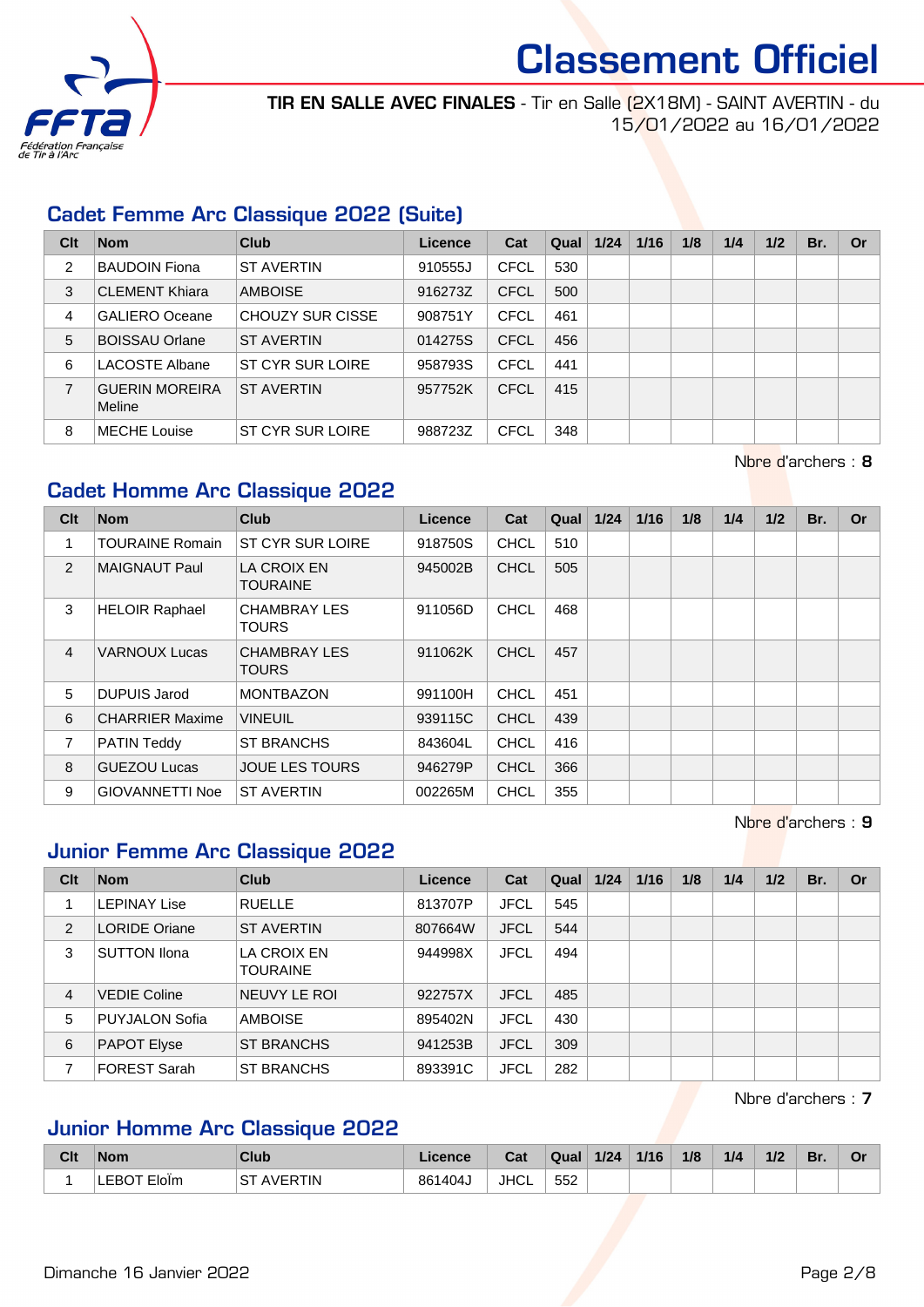

TIR EN SALLE AVEC FINALES - Tir en Salle (2X18M) - SAINT AVERTIN - du 15/01/2022 au 16/01/2022

#### Junior Homme Arc Classique 2022 (Suite)

| Clt | <b>Nom</b>                     | <b>Club</b>                         | Licence | Cat         | Qual | 1/24 | 1/16 | 1/8 | 1/4 | 1/2 | Br. | <b>Or</b> |
|-----|--------------------------------|-------------------------------------|---------|-------------|------|------|------|-----|-----|-----|-----|-----------|
| 2   | MONJALON Corentin CHAMBRAY LES | <b>TOURS</b>                        | 887721P | <b>JHCL</b> | 544  |      |      |     |     |     |     |           |
| 3   | MAUROY Clement                 | ST CYR SUR LOIRE                    | 811402J | <b>JHCL</b> | 535  |      |      |     |     |     |     |           |
| 4   | <b>HUE Antonin</b>             | <b>VINEUIL</b>                      | 912272A | <b>JHCL</b> | 533  |      |      |     |     |     |     |           |
| 5   | <b>PATON Clement</b>           | <b>ST AVERTIN</b>                   | 884028A | <b>JHCL</b> | 527  |      |      |     |     |     |     |           |
| 6   | <b>GALIERO Antonin</b>         | CHOUZY SUR CISSE                    | 861371Y | <b>JHCL</b> | 492  |      |      |     |     |     |     |           |
| 7   | LAPORTE Julien                 | LA CROIX EN<br><b>TOURAINE</b>      | 868266T | <b>JHCL</b> | 478  |      |      |     |     |     |     |           |
| 8   | <b>HELOIR Quentin</b>          | <b>CHAMBRAY LES</b><br><b>TOURS</b> | 811413W | <b>JHCL</b> | 466  |      |      |     |     |     |     |           |

#### Senior 1 Femme Arc Classique 2022

| Clt           | <b>Nom</b>                   | Club                     | Licence | Cat                | Qual | 1/24 | 1/16 | 1/8 | 1/4 | 1/2 | Br. | Or |
|---------------|------------------------------|--------------------------|---------|--------------------|------|------|------|-----|-----|-----|-----|----|
|               | METIVIER Caroline            | <b>VINEUIL</b>           | 723027Z | S <sub>1</sub> FCL | 502  |      |      |     |     |     |     |    |
| $\mathcal{P}$ | <b>PINON Gwendoline</b>      | <b>JOUE LES TOURS</b>    | 733807S | S <sub>1</sub> FCL | 474  |      |      |     |     |     |     |    |
|               | └GRATEAU Caroline            | <b>IST CYR SUR LOIRE</b> | 965311B | S <sub>1</sub> FCL | 445  |      |      |     |     |     |     |    |
| 4             | ECHOUARD Doriane   MONTBAZON |                          | 825130F | S <sub>1</sub> FCL | 426  |      |      |     |     |     |     |    |

Nbre d'archers : 4

Nbre d'archers : 8

#### Senior 1 Homme Arc Classique 2022

| Clt           | <b>Nom</b>                         | <b>Club</b>                               | <b>Licence</b> | Cat                | Qual | 1/24 | 1/16 | 1/8 | 1/4 | 1/2 | Br. | Or |
|---------------|------------------------------------|-------------------------------------------|----------------|--------------------|------|------|------|-----|-----|-----|-----|----|
|               | <b>DUBOIS Gaetan</b>               | <b>ST AVERTIN</b>                         | 457528N        | S <sub>1</sub> HCL | 575  |      |      |     |     |     |     |    |
| $\mathcal{P}$ | <b>LELLOUCHE</b><br>Maxime         | <b>ST AVERTIN</b>                         | 610636K        | S <sub>1</sub> HCL | 561  |      |      |     |     |     |     |    |
| 3             | <b>CARO Romain</b>                 | <b>MONTBAZON</b>                          | 766979Y        | S <sub>1</sub> HCL | 556  |      |      |     |     |     |     |    |
| 4             | <b>DUCHESNE</b><br><b>Benjamin</b> | <b>ST AVERTIN</b>                         | 788296U        | S <sub>1</sub> HCL | 532  |      |      |     |     |     |     |    |
| 5             |                                    | <b>HENAULT Alexandre ST CYR SUR LOIRE</b> | 742094Z        | S <sub>1</sub> HCL | 527  |      |      |     |     |     |     |    |
| 6             | <b>DURAND</b> Etienne              | <b>TOURS US</b>                           | 390909B        | S <sub>1</sub> HCL | 513  |      |      |     |     |     |     |    |
| 7             | <b>MICHEL Antoine</b>              | <b>ST AVERTIN</b>                         | 777861B        | S <sub>1</sub> HCL | 504  |      |      |     |     |     |     |    |
| 8             | <b>NEEL Gaetan</b>                 | <b>ST AVERTIN</b>                         | 404394J        | S <sub>1</sub> HCL | 495  |      |      |     |     |     |     |    |

Nbre d'archers : 8

#### Senior 2 Femme Arc Classique 2022

| Clt | <b>Nom</b>       | <b>Club</b>                           | Licence | Cat   | Qual | 1/24 | 1/16 | 1/8 | 1/4 | 1/2 | Br. | Or |
|-----|------------------|---------------------------------------|---------|-------|------|------|------|-----|-----|-----|-----|----|
|     | SUTTON Severine  | <b>LA CROIX EN</b><br><b>TOURAINE</b> | 971437K | S2FCL | 532  |      |      |     |     |     |     |    |
|     | SOUCHET Beatrice | <b>CHINON</b>                         | 826447M | S2FCL | 502  |      |      |     |     |     |     |    |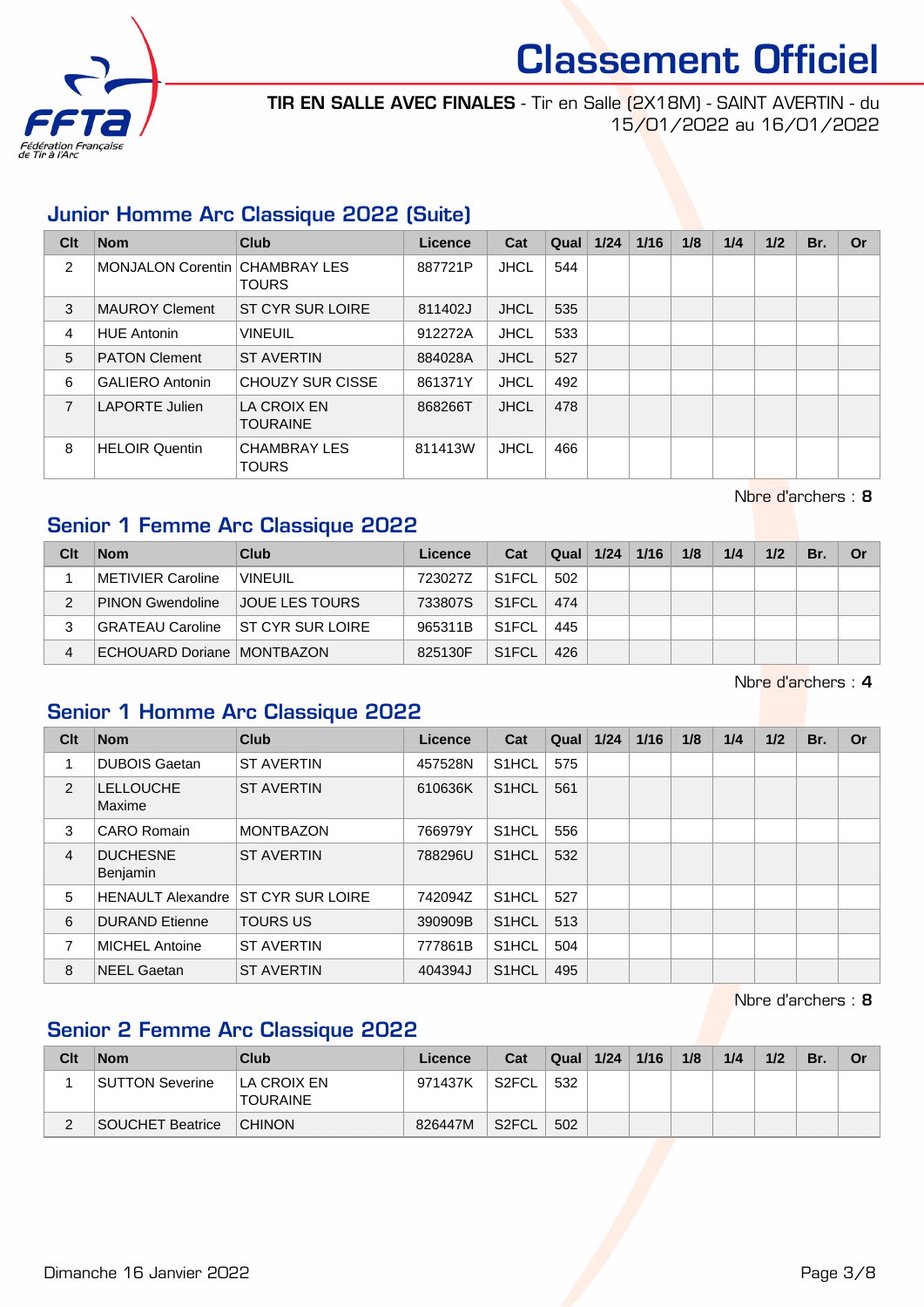

TIR EN SALLE AVEC FINALES - Tir en Salle (2X18M) - SAINT AVERTIN - du 15/01/2022 au 16/01/2022

#### Senior 2 Femme Arc Classique 2022 (Suite)

| Clt            | <b>Nom</b>               | Club                         | Licence | Cat                | Qual | 1/24 | 1/16 | 1/8 | 1/4 | 1/2 | Br. | Or |
|----------------|--------------------------|------------------------------|---------|--------------------|------|------|------|-----|-----|-----|-----|----|
| 3              | ALDRIN Sandrine          | <b>MONTBAZON</b>             | 910805F | S <sub>2</sub> FCL | 494  |      |      |     |     |     |     |    |
| $\overline{4}$ | NIKITINA Irina           | <b>VINEUIL</b>               | 963240A | S <sub>2</sub> FCL | 493  |      |      |     |     |     |     |    |
| 5              | <b>GAUTIER Graziella</b> | <b>JOUE LES TOURS</b>        | 769693Y | S <sub>2</sub> FCL | 493  |      |      |     |     |     |     |    |
| 6              | LEFEBVRE Audrey          | CHAMBRAY LES<br><b>TOURS</b> | 457074V | S <sub>2</sub> FCL | 459  |      |      |     |     |     |     |    |
|                | PUYJALON Jessica         | AMBOISE                      | 916284L | S <sub>2</sub> FCL | 332  |      |      |     |     |     |     |    |

Nbre d'archers : 7

#### Senior 2 Homme Arc Classique 2022

| Clt             | <b>Nom</b>                     | <b>Club</b>                           | Licence | Cat                | Qual | $1/24$ | $1/16$ | 1/8 | 1/4 | 1/2 | Br. | <b>Or</b> |
|-----------------|--------------------------------|---------------------------------------|---------|--------------------|------|--------|--------|-----|-----|-----|-----|-----------|
| $\mathbf{1}$    | <b>CHEVRIER Franck</b>         | <b>ST AVERTIN</b>                     | 861281A | S <sub>2</sub> HCL | 543  |        |        |     |     |     |     |           |
| $\overline{2}$  | EL MABROUK Ramzi ST AVERTIN    |                                       | 947694C | S <sub>2</sub> HCL | 534  |        |        |     |     |     |     |           |
| 3               | <b>LETISSIER</b><br>Guillaume  | <b>ST AVERTIN</b>                     | 331314Z | S2HCL              | 533  |        |        |     |     |     |     |           |
| $\overline{4}$  | <b>GOUYETTE Damien</b>         | <b>ST AVERTIN</b>                     | 912266U | S <sub>2</sub> HCL | 531  |        |        |     |     |     |     |           |
| 5               | <b>NISSERON Nicolas</b>        | <b>LOCHES</b>                         | 947568R | S2HCL              | 516  |        |        |     |     |     |     |           |
| 6               | <b>BOUTTIER Alain</b>          | CHANCEAUX.SUR.CHOI<br><b>SILLE</b>    | 826446L | S2HCL              | 514  |        |        |     |     |     |     |           |
| $\overline{7}$  | <b>DRABIK Olivier</b>          | <b>CHAMBRAY LES</b><br><b>TOURS</b>   | 749808J | S <sub>2</sub> HCL | 508  |        |        |     |     |     |     |           |
| 8               | <b>MAIGNAUT Fabien</b>         | <b>LA CROIX EN</b><br><b>TOURAINE</b> | 966271V | S2HCL              | 504  |        |        |     |     |     |     |           |
| 9               | <b>PASQUER Fabrice</b>         | <b>CHAMBRAY LES</b><br><b>TOURS</b>   | 898364H | S <sub>2</sub> HCL | 503  |        |        |     |     |     |     |           |
| 10 <sup>1</sup> | <b>ROULET Frederic</b>         | ST CYR SUR LOIRE                      | 911959K | S2HCL              | 475  |        |        |     |     |     |     |           |
| 11              | <b>SUTTON Thierry</b>          | <b>LA CROIX EN</b><br><b>TOURAINE</b> | 971438L | S2HCL              | 475  |        |        |     |     |     |     |           |
| 12              | <b>MELSCOET Philippe</b>       | <b>VINEUIL</b>                        | 917155H | S <sub>2</sub> HCL | 469  |        |        |     |     |     |     |           |
| 13              | <b>FOREST Emmanuel</b>         | <b>ST BRANCHS</b>                     | 665701N | S2HCL              | 468  |        |        |     |     |     |     |           |
| 14              | <b>VARNOUX Laurent</b>         | <b>CHAMBRAY LES</b><br><b>TOURS</b>   | 869130G | S2HCL              | 464  |        |        |     |     |     |     |           |
| 15              | <b>BAPTISTE Bastien</b>        | <b>CHAMBRAY LES</b><br><b>TOURS</b>   | 980549P | S2HCL              | 454  |        |        |     |     |     |     |           |
| 16              | <b>HELOIR Jean</b><br>Philippe | <b>CHAMBRAY LES</b><br><b>TOURS</b>   | 860204E | S2HCL              | 426  |        |        |     |     |     |     |           |
| 17              | MASSOTEAU<br>Charles           | <b>ST BRANCHS</b>                     | 725187X | S2HCL              | 424  |        |        |     |     |     |     |           |
| 18              | RAVILLY Joel Michel            | <b>CHAMBRAY LES</b><br><b>TOURS</b>   | 975955W | S2HCL              | 421  |        |        |     |     |     |     |           |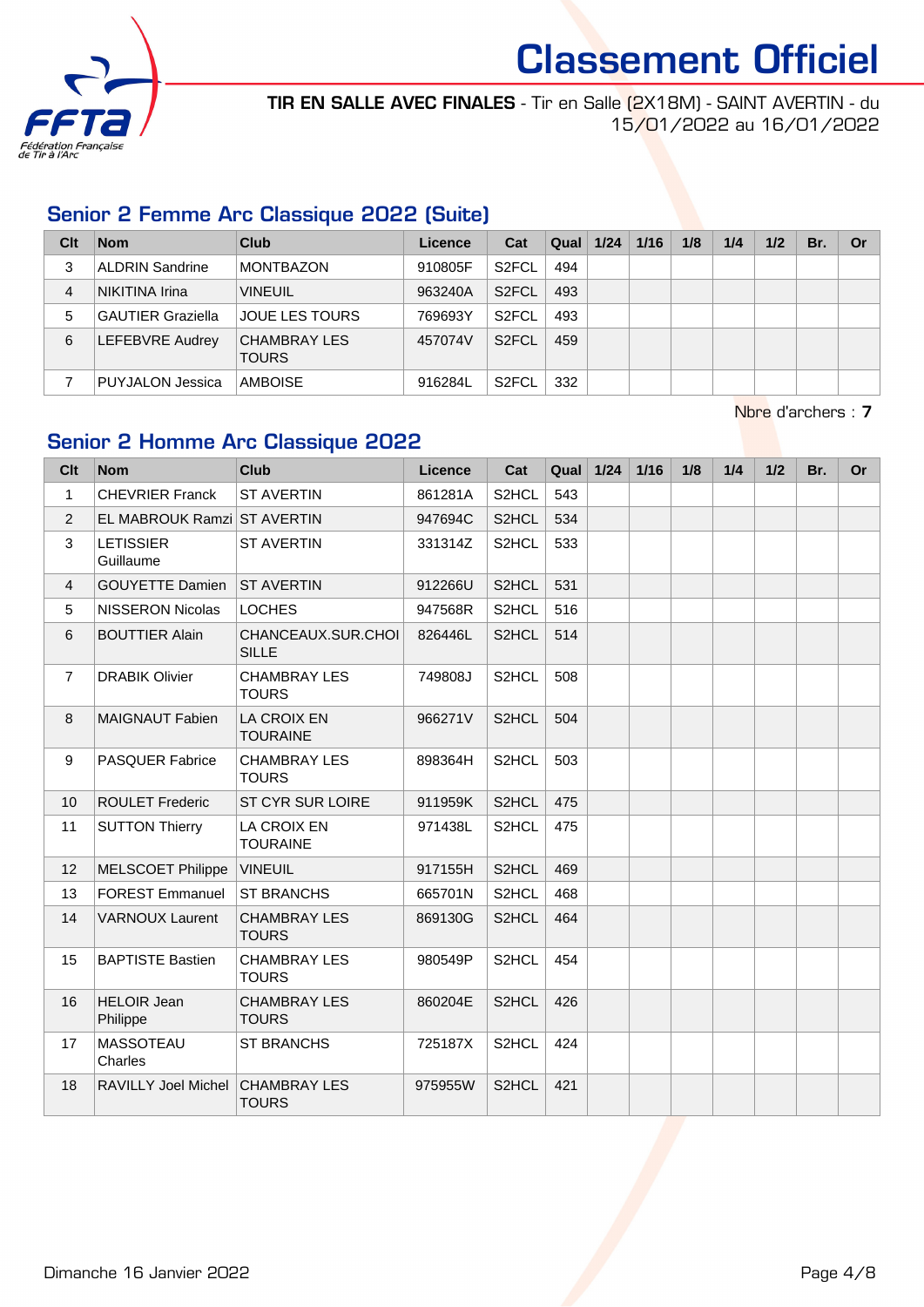

TIR EN SALLE AVEC FINALES - Tir en Salle (2X18M) - SAINT AVERTIN - du 15/01/2022 au 16/01/2022

#### Senior 2 Homme Arc Classique 2022 (Suite)

| Clt | <b>Nom</b>           | Club           | <b>licence</b> | Cat   | Qual | 1/24 | 1/16 | 1/8 | 1/4 | 1/2 | Br. | Or |
|-----|----------------------|----------------|----------------|-------|------|------|------|-----|-----|-----|-----|----|
| 19  | <b>PAPOT Thierry</b> | <b>BRANCHS</b> | 922558F        | S2HCL | 382  |      |      |     |     |     |     |    |

Nbre d'archers : 19

#### Senior 3 Femme Arc Classique 2022

| Clt | <b>Nom</b>                             | Club                  | Licence | Cat   | Qual $1/24$ | 1/16 | 1/8 | 1/4 | 1/2 | Br. | Or |
|-----|----------------------------------------|-----------------------|---------|-------|-------------|------|-----|-----|-----|-----|----|
|     | <b>OLIVIER Lysiane</b>                 | <b>MONTBAZON</b>      | 683955E | S3FCL | 514         |      |     |     |     |     |    |
| 2   | PETIT Odile                            | <b>JOUE LES TOURS</b> | 368139B | S3FCL | 498         |      |     |     |     |     |    |
|     | LE GUISQUET Anne   ST AVERTIN<br>Marie |                       | 909362M | S3FCL | 477         |      |     |     |     |     |    |
| 4   | <b>RIVOL Monique</b>                   | <b>ST AVERTIN</b>     | 817526R | S3FCL | 308         |      |     |     |     |     |    |

Nbre d'archers : 4

#### Senior 3 Homme Arc Classique 2022

| Clt           | <b>Nom</b>                  | Club                               | <b>Licence</b> | Cat   | Qual | 1/24 | 1/16 | 1/8 | 1/4 | 1/2 | Br. | Or |
|---------------|-----------------------------|------------------------------------|----------------|-------|------|------|------|-----|-----|-----|-----|----|
|               | <b>BARANGER Daniel</b>      | CHANCEAUX.SUR.CHOL<br><b>SILLE</b> | 788277Y        | S3HCL | 531  |      |      |     |     |     |     |    |
| $\mathcal{P}$ | <b>GUILLEMINOT</b><br>Herve | <b>ST AVERTIN</b>                  | 842951B        | S3HCL | 510  |      |      |     |     |     |     |    |
| 3             | <b>OLIVIER Thierry</b>      | <b>MONTBAZON</b>                   | 665777W        | S3HCL | 467  |      |      |     |     |     |     |    |
| 4             | <b>VOISIN Pascal</b>        | <b>TOURS US</b>                    | 784644Z        | S3HCL | 464  |      |      |     |     |     |     |    |
| 5             | <b>MARTIN Jean-Louis</b>    | JOUE LES TOURS                     | 851973H        | S3HCL | 459  |      |      |     |     |     |     |    |
| 6             | <b>PUYJALON Patrice</b>     | <b>AMBOISE</b>                     | 933607R        | S3HCL | 448  |      |      |     |     |     |     |    |

Nbre d'archers : 6

#### Cadet Homme Arc à Poulies 2022

| Clt | <b>Nom</b>           | Club                         | Licence | Cat         | Qual | 1/24 | 1/16 | 1/8 | 1/4 | 1/2 | Br. | Or |
|-----|----------------------|------------------------------|---------|-------------|------|------|------|-----|-----|-----|-----|----|
|     | NOISETTE Lucas       | CHAMBRAY LES<br><b>TOURS</b> | 873338F | CHCO        | 564  |      |      |     |     |     |     |    |
| 2   | <b>IZOUARD Auxan</b> | CHAMBRAY LES<br><b>TOURS</b> | 910095J | <b>CHCO</b> | 560  |      |      |     |     |     |     |    |
| 3   | BELAAROUI Adam       | CHAMBRAY LES<br><b>TOURS</b> | 910092F | CHCO        | 535  |      |      |     |     |     |     |    |

Nbre d'archers : 3

### Senior 1 Femme Arc à Poulies 2022

| Clt | <b>Nom</b>                   | Club            | ∟icence∶ | Cat                | Qual | 1/24 | 1/16 | 1/8 | 1/4 | 1/2 | Br. | Or |
|-----|------------------------------|-----------------|----------|--------------------|------|------|------|-----|-----|-----|-----|----|
|     | <b>FRAIGNEAU</b><br>Clemence | IMONT ST AIGNAN | 662170A  | S <sub>1</sub> FCO | 573  |      |      |     |     |     |     |    |

Nbre d'archers : 1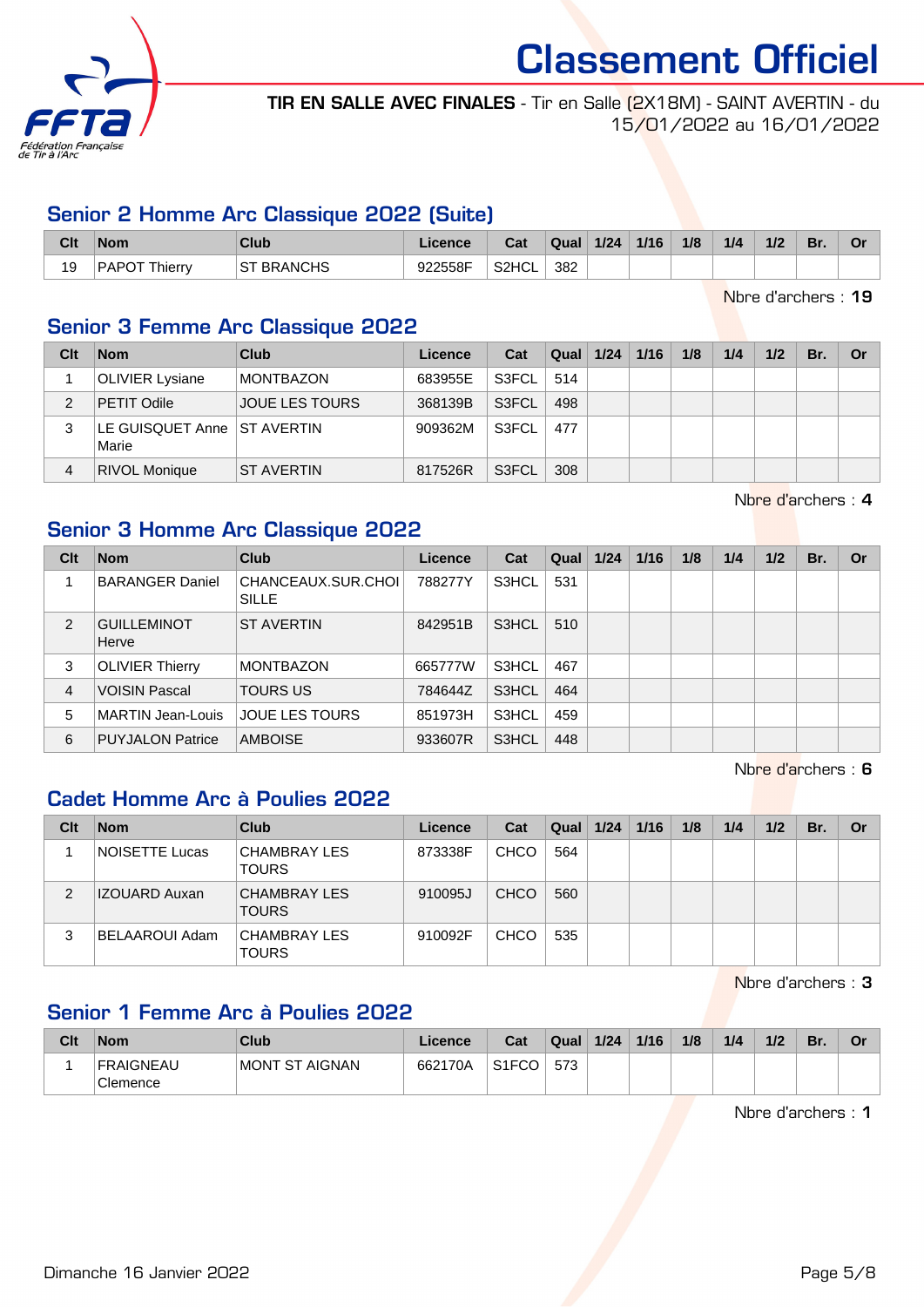

TIR EN SALLE AVEC FINALES - Tir en Salle (2X18M) - SAINT AVERTIN - du 15/01/2022 au 16/01/2022

#### Senior 1 Homme Arc a Poulies 2022

| Clt | <b>Nom</b>                   | Club                                | Licence | Cat                | $\vert$ Qual $\vert$ 1/24 $\vert$ | 1/16 | 1/8 | 1/4 | 1/2 | Br. | <b>Or</b> |
|-----|------------------------------|-------------------------------------|---------|--------------------|-----------------------------------|------|-----|-----|-----|-----|-----------|
|     | <b>HERIN Jonathan</b>        | <b>ST AVERTIN</b>                   | 383137D | S <sub>1</sub> HCO | 567                               |      |     |     |     |     |           |
| 2   | CAILLEAUD Anthony ST AVERTIN |                                     | 676902N | $SIHCO$ 562        |                                   |      |     |     |     |     |           |
| 3   | BERTHON Antoine              | <b>CHAMBRAY LES</b><br><b>TOURS</b> | 778917Z | $S1HCO$ 545        |                                   |      |     |     |     |     |           |
|     | LAURENCEAU Kevin   VINEUIL   |                                     | 814626N | S <sub>1</sub> HCO | 536                               |      |     |     |     |     |           |

Nbre d'archers : 4

#### Senior 2 Femme Arc à Poulies 2022

| Clt | <b>Nom</b>         | Club              | Licence | Cat                | Qual | 1/24 | 1/16 | 1/8 | 1/4 | 1/2 | Br. | Or |
|-----|--------------------|-------------------|---------|--------------------|------|------|------|-----|-----|-----|-----|----|
|     | VILLEMUR Nathalie  | <b>LOUDUN</b>     | 939652L | S <sub>2</sub> FCC | 539  |      |      |     |     |     |     |    |
| -   | DEBIAIS Christelle | <b>ST AVERTIN</b> | 756515Z | S <sub>2</sub> FCO | 539  |      |      |     |     |     |     |    |

Nbre d'archers : 2

#### Senior 2 Homme Arc à Poulies 2022

| Clt             | <b>Nom</b>                     | <b>Club</b>                         | Licence | Cat                | Qual | 1/24 | 1/16 | 1/8 | 1/4 | 1/2 | Br. | <b>Or</b> |
|-----------------|--------------------------------|-------------------------------------|---------|--------------------|------|------|------|-----|-----|-----|-----|-----------|
| 1               | <b>BOISSAU Stephane</b>        | <b>ST AVERTIN</b>                   | 234343W | S2HCO              | 580  |      |      |     |     |     |     |           |
| 2               | VAN DER LINDE<br>Alain         | <b>MONTBAZON</b>                    | 683958H | S <sub>2</sub> HCO | 558  |      |      |     |     |     |     |           |
| 3               | <b>FONTAINE</b><br>Alexandre   | <b>AMBOISE</b>                      | 846851R | S <sub>2</sub> HCO | 558  |      |      |     |     |     |     |           |
| 4               | <b>BERTHON Fabrice</b>         | <b>CHAMBRAY LES</b><br><b>TOURS</b> | 778913V | S <sub>2</sub> HCO | 557  |      |      |     |     |     |     |           |
| 5               | <b>CHARROIS Thierry</b>        | <b>ST AVERTIN</b>                   | 609664D | S <sub>2</sub> HCO | 557  |      |      |     |     |     |     |           |
| 6               | NOISETTE David                 | <b>CHAMBRAY LES</b><br><b>TOURS</b> | 883121P | S <sub>2</sub> HCO | 553  |      |      |     |     |     |     |           |
| $\overline{7}$  | <b>GALLOT Yves</b>             | <b>CHAMBRAY LES</b><br><b>TOURS</b> | 697710F | S <sub>2</sub> HCO | 550  |      |      |     |     |     |     |           |
| 8               | <b>BOURDON Eric</b>            | <b>MONTBAZON</b>                    | 796421A | S <sub>2</sub> HCO | 542  |      |      |     |     |     |     |           |
| 9               | <b>RIVRAIS Bruno</b>           | <b>AMBOISE</b>                      | 607589Y | S2HCO              | 538  |      |      |     |     |     |     |           |
| 10 <sup>°</sup> | <b>LECOMTE Joel</b>            | TIR À L'ARC ABILLY                  | 026088G | S <sub>2</sub> HCO | 507  |      |      |     |     |     |     |           |
| 11              | <b>BAILLARGEAUX</b><br>Francis | <b>ST CYR SUR LOIRE</b>             | 286204S | S <sub>2</sub> HCO | 460  |      |      |     |     |     |     |           |

Nbre d'archers : 11

#### Senior 3 Homme Arc à Poulies 2022

| Clt | <b>Nom</b>              | Club                                   | Licence | Cat   | Qual | 1/24 | 1/16 | 1/8 | 1/4 | 1/2 | Br. | Or |
|-----|-------------------------|----------------------------------------|---------|-------|------|------|------|-----|-----|-----|-----|----|
|     | <b>RENAULT Philippe</b> | <b>IMONTLOUIS-SUR-</b><br><b>LOIRE</b> | 314499X | S3HCO | 561  |      |      |     |     |     |     |    |
|     | KACHEL Christian        | <b>JOUE LES TOURS</b>                  | 769891N | S3HCO | 556  |      |      |     |     |     |     |    |
|     | <b>LAURENT Gilles</b>   | NEUVY LE ROI                           | 226276C | S3HCO | 550  |      |      |     |     |     |     |    |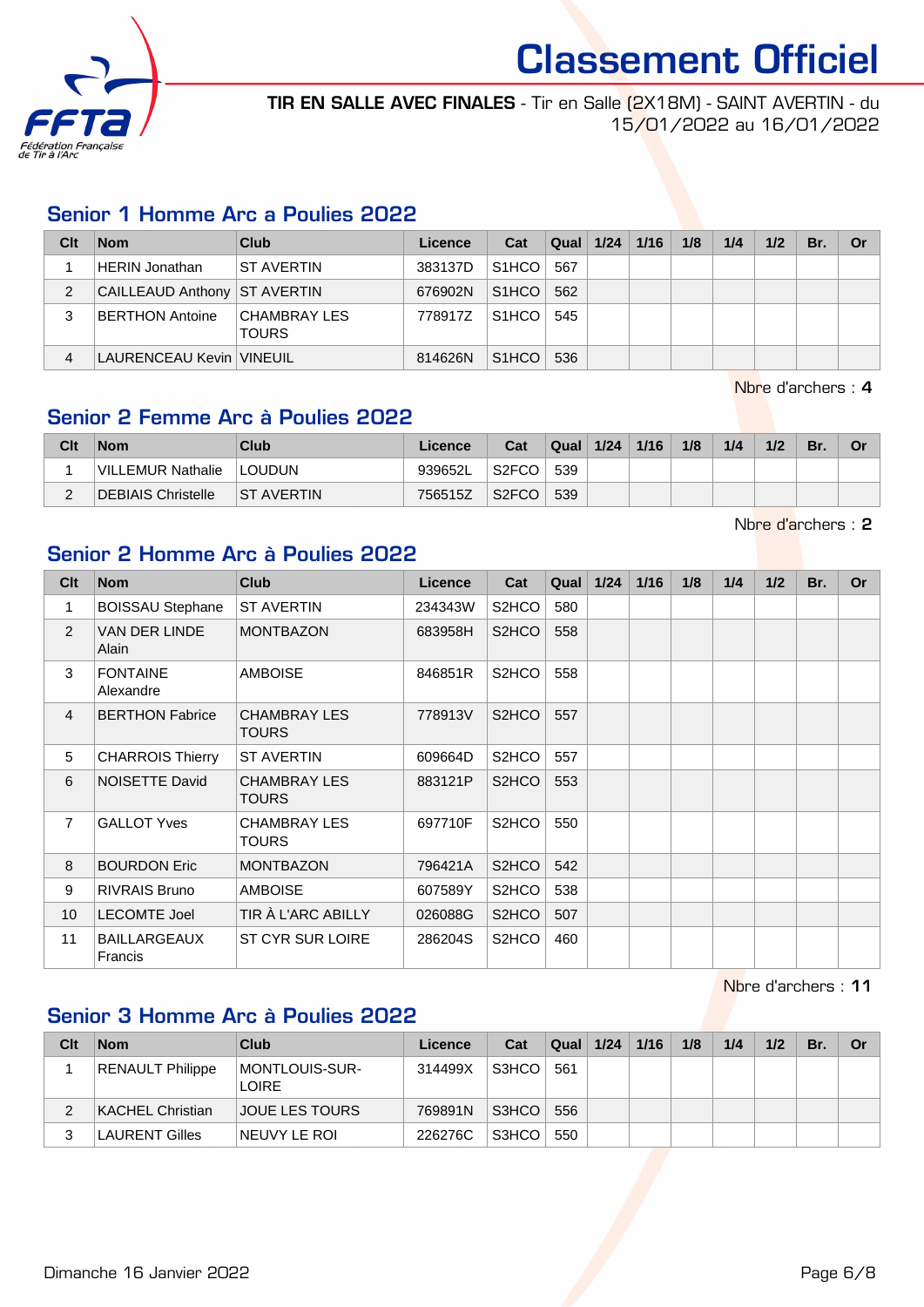

TIR EN SALLE AVEC FINALES - Tir en Salle (2X18M) - SAINT AVERTIN - du 15/01/2022 au 16/01/2022

#### Senior 3 Homme Arc à Poulies 2022 (Suite)

| Clt | <b>Nom</b>  | Club              | Licence | Cat   | <b>Qual</b> | 1/24 | 1/16 | 1/8 | 1/4 | 1/2 | Br. | Or |
|-----|-------------|-------------------|---------|-------|-------------|------|------|-----|-----|-----|-----|----|
|     | PERE Pascal | <b>ST BRANCHS</b> | 804550L | S3HCO | 543         |      |      |     |     |     |     |    |
| 5   | LAINE Bruno | <b>ST AVERTIN</b> | 783827L | S3HCO | 528         |      |      |     |     |     |     |    |
| 6   | CREPIN Remi | <b>ST AVERTIN</b> | 017164G | S3HCO | 508         |      |      |     |     |     |     |    |

Nbre d'archers : 6

#### Adultes Femme Bare Bow 2022

| Clt | <b>Nom</b>           | Club                                  | Licence | Cat                | Qual | 1/24 | 1/16 | 1/8 | 1/4 | 1/2 | Br. | Or |
|-----|----------------------|---------------------------------------|---------|--------------------|------|------|------|-----|-----|-----|-----|----|
|     | <b>PORTE Chantal</b> | <b>GRAMAT</b>                         | 655078S | S3FBB              | 460  |      |      |     |     |     |     |    |
|     | GALLOT Laure         | <b>MONTLOUIS-SUR-</b><br><b>LOIRE</b> | 626896J | S <sub>2</sub> FBB | 424  |      |      |     |     |     |     |    |

Nbre d'archers : 2

#### Adultes Homme Bare Bow 2022

| Clt            | <b>Nom</b>               | <b>Club</b>                         | Licence | Cat                             | Qual | 1/24 | 1/16 | 1/8 | 1/4 | 1/2 | Br. | Or |
|----------------|--------------------------|-------------------------------------|---------|---------------------------------|------|------|------|-----|-----|-----|-----|----|
|                | <b>DUCHIRON Bruno</b>    | <b>MONTBAZON</b>                    | 888721B | S3HBB                           | 508  |      |      |     |     |     |     |    |
| $\mathcal{P}$  | <b>GROSSI David</b>      | MONTLOUIS-SUR-<br><b>LOIRE</b>      | 928544M | S <sub>2</sub> HBB              | 478  |      |      |     |     |     |     |    |
| 3              | <b>DENIS Jacky</b>       | <b>CHAMBRAY LES</b><br><b>TOURS</b> | 694419D | S3HBB                           | 472  |      |      |     |     |     |     |    |
| $\overline{4}$ | <b>PAPIN Jean Marie</b>  | <b>ST AVERTIN</b>                   | 318713C | S3HBB                           | 425  |      |      |     |     |     |     |    |
| 5              | DORGET Sylvain           | <b>AMBOISE</b>                      | 024567D | S <sub>2</sub> HBB              | 376  |      |      |     |     |     |     |    |
| 6              | <b>JELINEK Guillaume</b> | ST CYR SUR LOIRE                    | 861104H | S <sub>1</sub> H <sub>B</sub> B | 255  |      |      |     |     |     |     |    |

Nbre d'archers : 6

### Autres tirs

### Cadet Femme Arc Classique 2022

| Tir   | <b>Nom</b>           | Club              | Licence | Cat  | Qual | 1/24 | 1/16 | 1/8 | 1/4 | 1/2 | 'Br. |  |
|-------|----------------------|-------------------|---------|------|------|------|------|-----|-----|-----|------|--|
| Tir 2 | <b>BAUDOIN Fiona</b> | IST AVERTIN       | 910555J | CFCL | 561  |      |      |     |     |     |      |  |
| Tir 2 | LEGRAND Sibylle      | <b>ST AVERTIN</b> | 919503K | CFCL | 546  |      |      |     |     |     |      |  |

Nbre d'archers : 2

#### Senior 1 Homme Arc Classique 2022

| Tir              | <b>Nom</b>                 | Club               | Licence | Cat                | Qual | 1/24 | 1/16 | 1/8 | 1/4 | 1/2 | Br. | . Or |
|------------------|----------------------------|--------------------|---------|--------------------|------|------|------|-----|-----|-----|-----|------|
| Tir 2            | <b>LELLOUCHE</b><br>Maxime | IST AVERTIN        | 610636K | S1HCL              | 553  |      |      |     |     |     |     |      |
| Tir <sub>2</sub> | NEEL Gaetan                | <b>IST AVERTIN</b> | 404394J | S <sub>1</sub> HCL | 502  |      |      |     |     |     |     |      |

Nbre d'archers : 2

#### Senior 2 Homme Arc Classique 2022

| <b>Tir</b> | <b>Nom</b> | Club | ∟icence | Cat | Qual 1/24 1/16 |  |  | 1/8 | 1/4 | $1/2$ | Br. | Or |
|------------|------------|------|---------|-----|----------------|--|--|-----|-----|-------|-----|----|
|------------|------------|------|---------|-----|----------------|--|--|-----|-----|-------|-----|----|